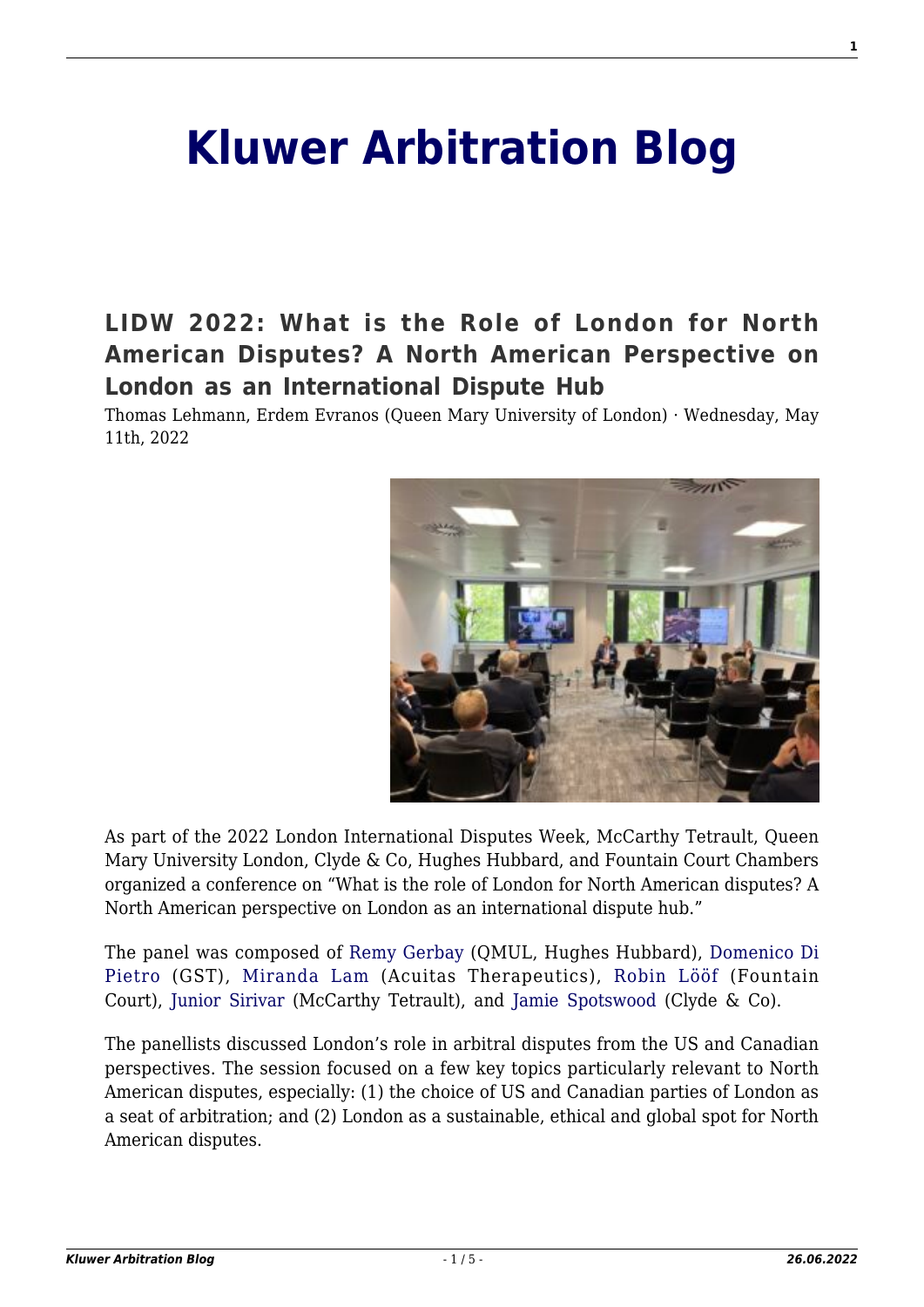#### **London as an arbitration hub for North American disputes**

Remy Gerbay kick-started the event by asking the panel whether it was common for North American parties to resolve disputes in foreign seated arbitrations and whether London was a preferred choice.

The panelists agreed that dispute resolution regularly takes place outside North America, and English courts and arbitral institutions as forums provide the best choice for international disputes. According to the panellists, London is a very reliable spot for three main reasons:

- 1. Traditionally, the UK courts are widely considered reliable and a predictable place to settle disputes. Historically, the UK is one of the first jurisdictions to embrace alternative dispute resolution.
- 2. London provides an extremely varied pool of professional expertise in the world, as shown by the composition of the panel.
- 3. The English courts are naturally international, as 70% of commercial cases before them had an international nexus, with over 70 countries worldwide using London as a seat. A panellist described London as a commercial "World Court" and a major arbitration hub.

Moving to substantive law, the panellists emphasized the close ties between North American and the English & Welsh legal systems, as they are built upon common law principles. One member said that parties would refer to commercial decisions adopted in English courts even in Canadian-based litigations. London also appears as a "fairly easy and neutral ground" for Canadian parties who do not wish to opt for Canadian courts. Similarly, the members emphasized the culture of cooperation between Canadian and UK courts on topics ranging from freezing orders to enforcement of arbitral awards. A panellist expressed that the recent wave of sanctions against Russia – which was much more coordinated among G7 leaders – might also result in a rise in US sanctions enforcement, driving in turn greater UK sanctions enforcement.

Moving to the advantages of London as an arbitration seat, the panel praised the culture of procedural efficiency the city had to offer compared to prospective venues in Canada or the US. As one of the panellists underlined, the "English Arbitration Act is old but aging very well." According to the experience of the panel members, the LCIA "came out 9 times out of 10" as the preferred arbitration center when there is an international component to a contract. It was the panel's view that when London is chosen as a seat, the parties tend to adopt English law as governing law.

Finally, the panellists pondered whether London was a competitor to American or Canadian arbitration forums. New York and Singapore are given as other popular destinations for both litigants and arbitrators from the region. One member expressed the view that Canada is quickly developing a high-standard system able to welcome arbitral activities founded on a well-established judiciary. Others recognized that London presented competitive advantages, particularly for certain types of disputes, such as banking, maritime, shipping, and new types of technological disputes. This ascendency seems not to be undermined by Brexit, as US companies are planning to increase their presence in England. London remains a very attractive place for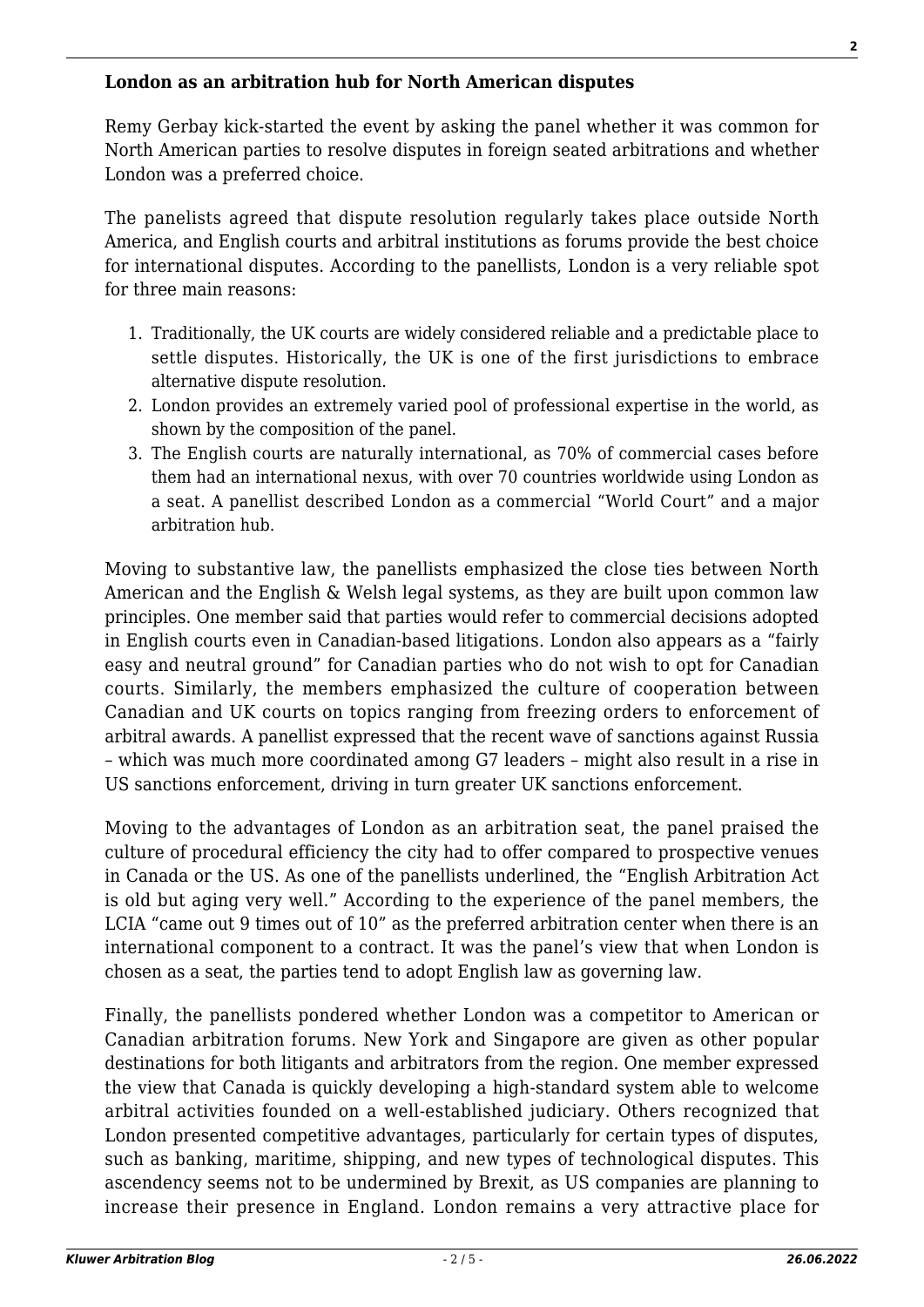business – anecdotal evidence for this is that (most) major international law firms have an office in London.

## **London: global, sustainable and ethical?**

The panel also addressed the theme of this year's LIDW, namely "Dispute Resolution – Global, Sustainable, Ethical?"

On sustainability, a panellist admitted that he had to look up the notion in the dictionary before the session, expressing a favourable opinion on developing best practices that reduce our environmental impact. The panel showed consensus that efforts could be made to better allocate budgets and resources for environmental benefits – i.e., reducing the amount of paper and the amount of travel to prepare for hearings and arbitration proceedings. However, it seemed that, in practice, the driving factor for change was not environmental protection but cost-savings, convenience, and efficiency – even though the benefits were intertwined. . The panellists agreed that virtual hearings could dramatically increase efficiency compared to physical venues.

Diversity was considered a topic related to sustainability that is becoming increasingly significant. According to a panellist, external counsel is increasingly chosen according to values, with the team's diversity being one of the major elements when in-house counsel chooses an outside law firm.

On the global importance of London, the perception was that England provided excellent legal education, deriving great value from training in England, with wellestablished foundations to practice. This might be reflected in the appointment of arbitrators. A member of the audience raised a question on the cooperation between the US and UK, mentioning that English arbitrators are particularly appreciated in the US and Canada, while US and Canadian arbitrators are often appointed in the UK.

Finally, the panel addressed the topic of ethics and whether the high ethical standard could be an impediment to London as an arbitration seat. The panel was divided on the issue of witness preparation and coaching. Some expressed the view that while Canadian lawyers are subject to high ethical standards, it would be considered negligence *not* to coach the witness in Canada. What is considered appropriate is to prepare the witness in the best possible way without misleading the court. On the contrary, in England, the line between preparation and coaching – the latter being prohibited – is blurred. This may raise concerns in international disputes. However, the panel agreed that high ethical standards were a long-term asset rather than an obstacle.

#### **Conclusion**

The panel's main subject turned out to be the quality of service London may offer to North American parties. Overall, the panellists agreed that the excellence of the legal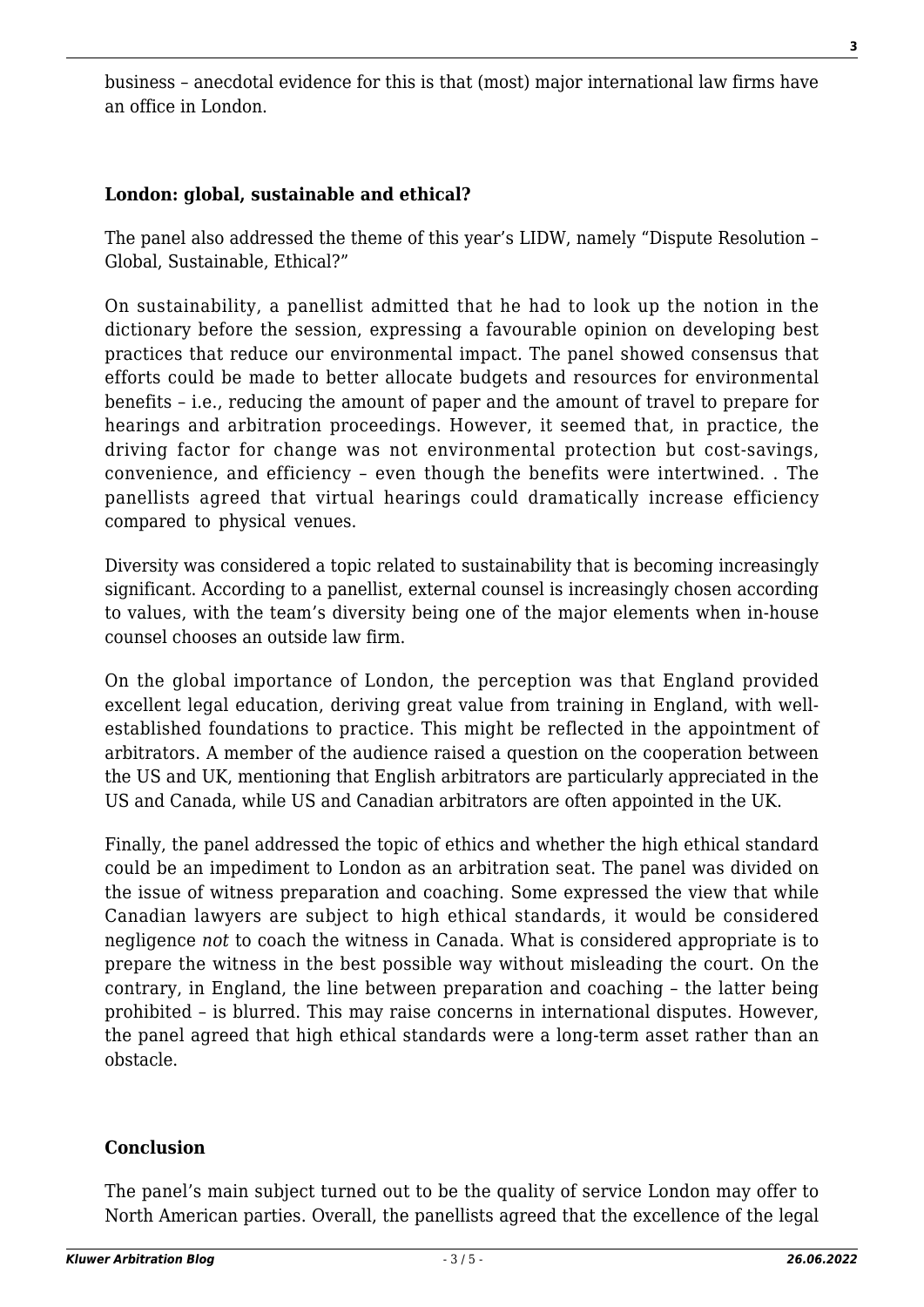system, education, and arbitration institutions in England constituted vital reasons why a London seat was preferred over some continental seats. Reflecting on the last 20 to 30 years, the panel agreed on the exponential development of London as an international arbitration hub, rising as a result of resourcefulness, to one of the top three arbitration spots in the world, if not the first.

*More coverage from LIDW is available [here](http://arbitrationblog.kluwerarbitration.com/category/archives/lidw2022/).*

*To make sure you do not miss out on regular updates from the Kluwer Arbitration Blog, please subscribe [here](http://arbitrationblog.kluwerarbitration.com/newsletter/). To submit a proposal for a blog post, please consult our [Editorial Guidelines.](http://arbitrationblog.kluwerarbitration.com/editorial-guidelines/)*

### **Profile Navigator and Relationship Indicator**

Offers 6,200+ data-driven arbitrator, expert witness and counsel profiles and the ability to explore relationships of 13,500+ arbitration practitioners and experts for potential conflicts of interest.

[Learn how](https://www.wolterskluwer.com/en/solutions/kluwerarbitration/practiceplus?utm_source=arbitrationblog&utm_medium=articleCTA&utm_campaign=article-banner) **[Kluwer Arbitration Practice Plus](https://www.wolterskluwer.com/en/solutions/kluwerarbitration/practiceplus?utm_source=arbitrationblog&utm_medium=articleCTA&utm_campaign=article-banner)** [can support you.](https://www.wolterskluwer.com/en/solutions/kluwerarbitration/practiceplus?utm_source=arbitrationblog&utm_medium=articleCTA&utm_campaign=article-banner)



This entry was posted on Wednesday, May 11th, 2022 at 7:48 am and is filed under [LIDW2022](http://arbitrationblog.kluwerarbitration.com/category/lidw2022/), [London](http://arbitrationblog.kluwerarbitration.com/category/london/), [North America](http://arbitrationblog.kluwerarbitration.com/category/north-america/)

You can follow any responses to this entry through the [Comments \(RSS\)](http://arbitrationblog.kluwerarbitration.com/comments/feed/) feed. You can